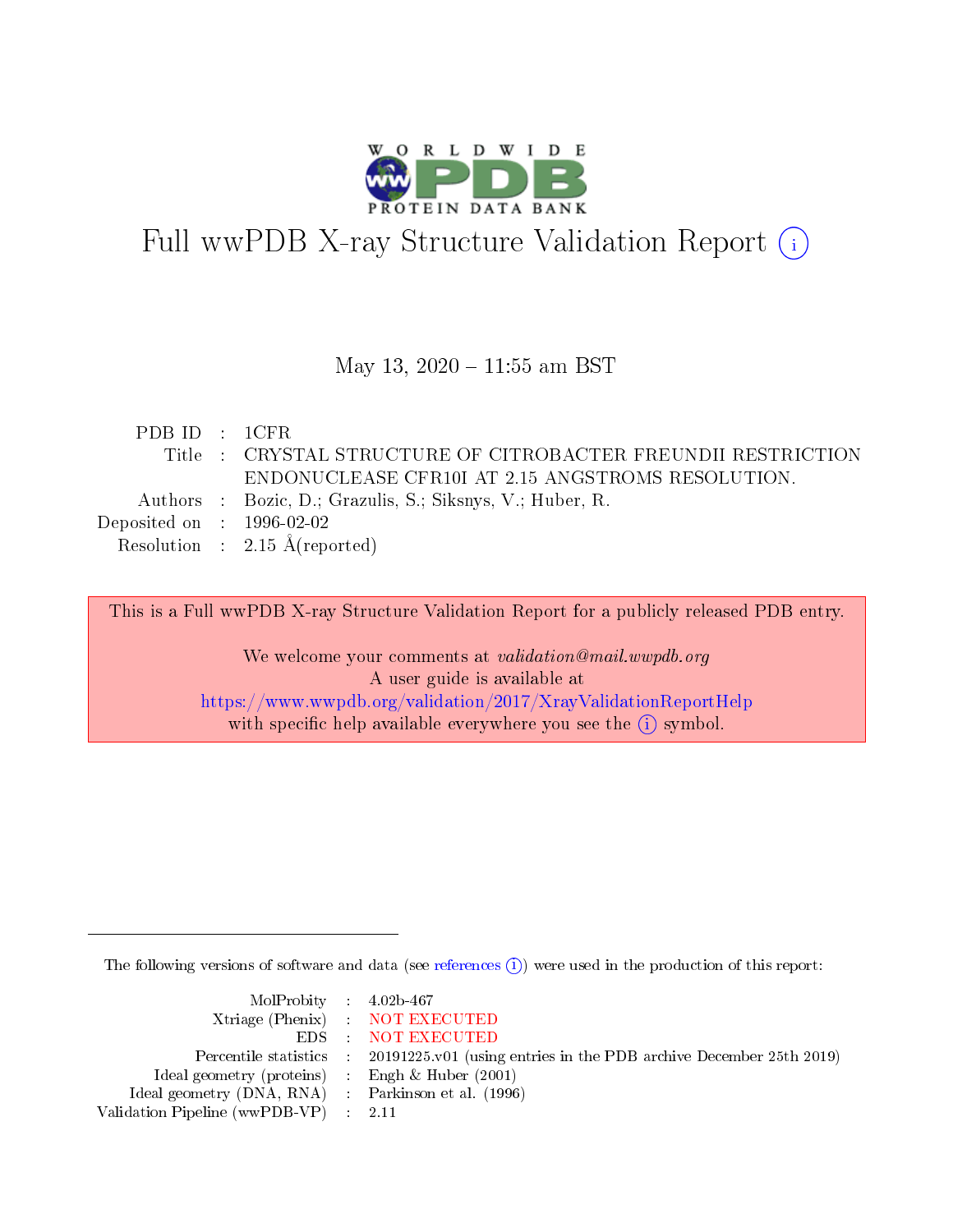## 1 [O](https://www.wwpdb.org/validation/2017/XrayValidationReportHelp#overall_quality)verall quality at a glance  $(i)$

The following experimental techniques were used to determine the structure: X-RAY DIFFRACTION

The reported resolution of this entry is 2.15 Å.

Percentile scores (ranging between 0-100) for global validation metrics of the entry are shown in the following graphic. The table shows the number of entries on which the scores are based.



| Metric                | Whole archive<br>(# $\rm{Entries}$ ) | Similar resolution<br>$(\#\text{Entries}, \text{resolution range}(\text{\AA}) )$ |  |  |
|-----------------------|--------------------------------------|----------------------------------------------------------------------------------|--|--|
| Clashscore            | 141614                               | $1585(2.16-2.16)$                                                                |  |  |
| Ramachandran outliers | 138981                               | $1560(2.16-2.16)$                                                                |  |  |
| Sidechain outliers    | 138945                               | $1559(2.16-2.16)$                                                                |  |  |

The table below summarises the geometric issues observed across the polymeric chains and their fit to the electron density. The red, orange, yellow and green segments on the lower bar indicate the fraction of residues that contain outliers for  $\geq=3$ , 2, 1 and 0 types of geometric quality criteria respectively. A grey segment represents the fraction of residues that are not modelled. The numeric value for each fraction is indicated below the corresponding segment, with a dot representing fractions  $\leq=5\%$ 

Note EDS was not executed.

| Mol | $\gamma$ hain | Length | Quality of chain |     |                 |
|-----|---------------|--------|------------------|-----|-----------------|
|     | . .           | 285    | 79%              | 18% | $\cdot$ $\cdot$ |

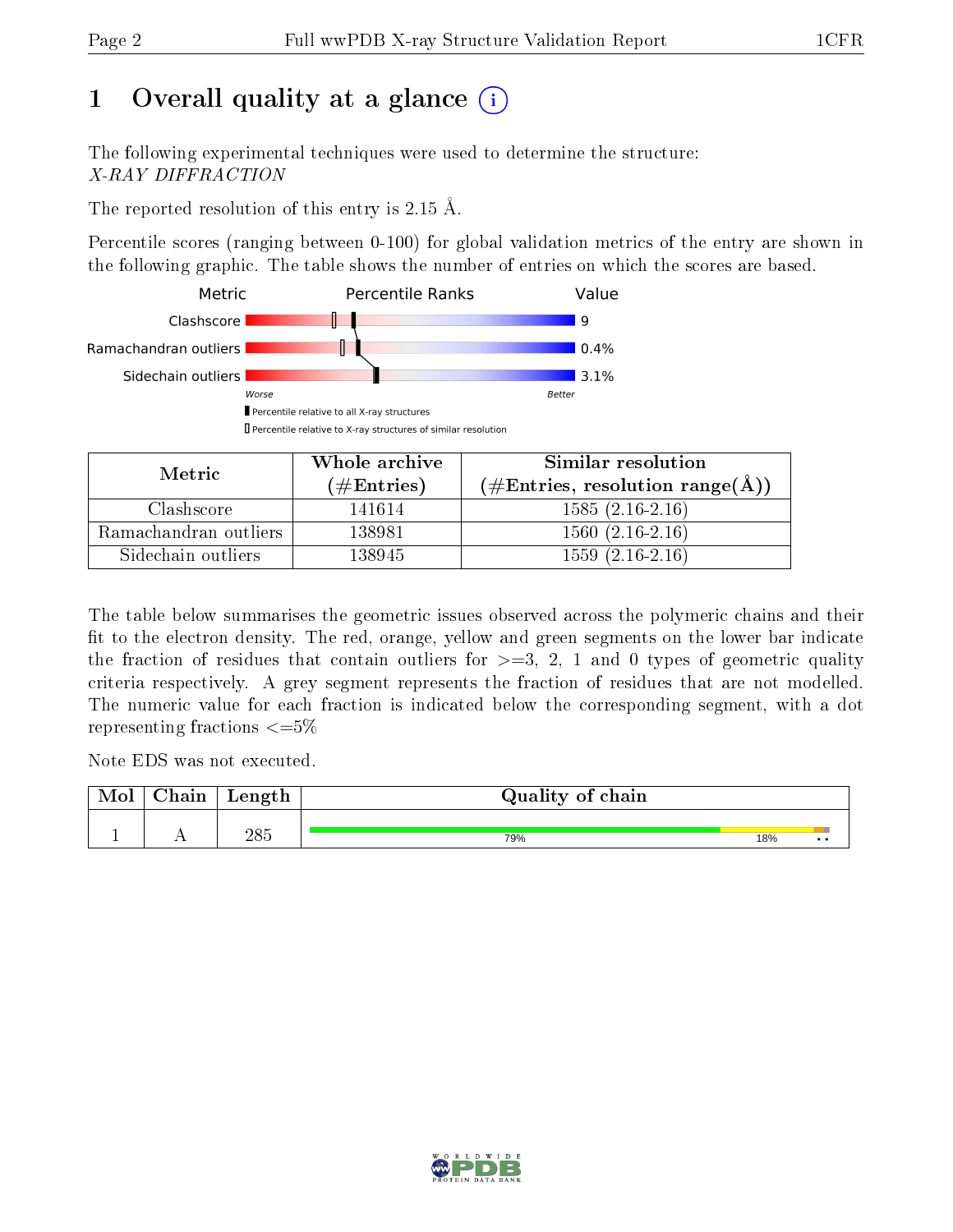## 2 Entry composition (i)

There are 2 unique types of molecules in this entry. The entry contains 3043 atoms, of which 703 are hydrogens and 0 are deuteriums.

In the tables below, the ZeroOcc column contains the number of atoms modelled with zero occupancy, the AltConf column contains the number of residues with at least one atom in alternate conformation and the Trace column contains the number of residues modelled with at most 2 atoms.

Molecule 1 is a protein called RESTRICTION ENDONUCLEASE.

| Mol | Chain | Residues | Atoms                  |     |     |     |     | ZeroOcc | $\mathbf{AltConf} \mid \mathbf{Trace} \mid$ |  |  |
|-----|-------|----------|------------------------|-----|-----|-----|-----|---------|---------------------------------------------|--|--|
|     |       | 283      | $_{\rm Total}$<br>2749 | 429 | 507 | 372 | 433 |         | 507                                         |  |  |

• Molecule 2 is water.

| Mol | $\vert$ Chain $\vert$ Residues | Atoms        |     | ZeroOcc   AltConf |         |  |
|-----|--------------------------------|--------------|-----|-------------------|---------|--|
|     | 98                             | Fotal<br>294 | 196 | 98                | $196\,$ |  |

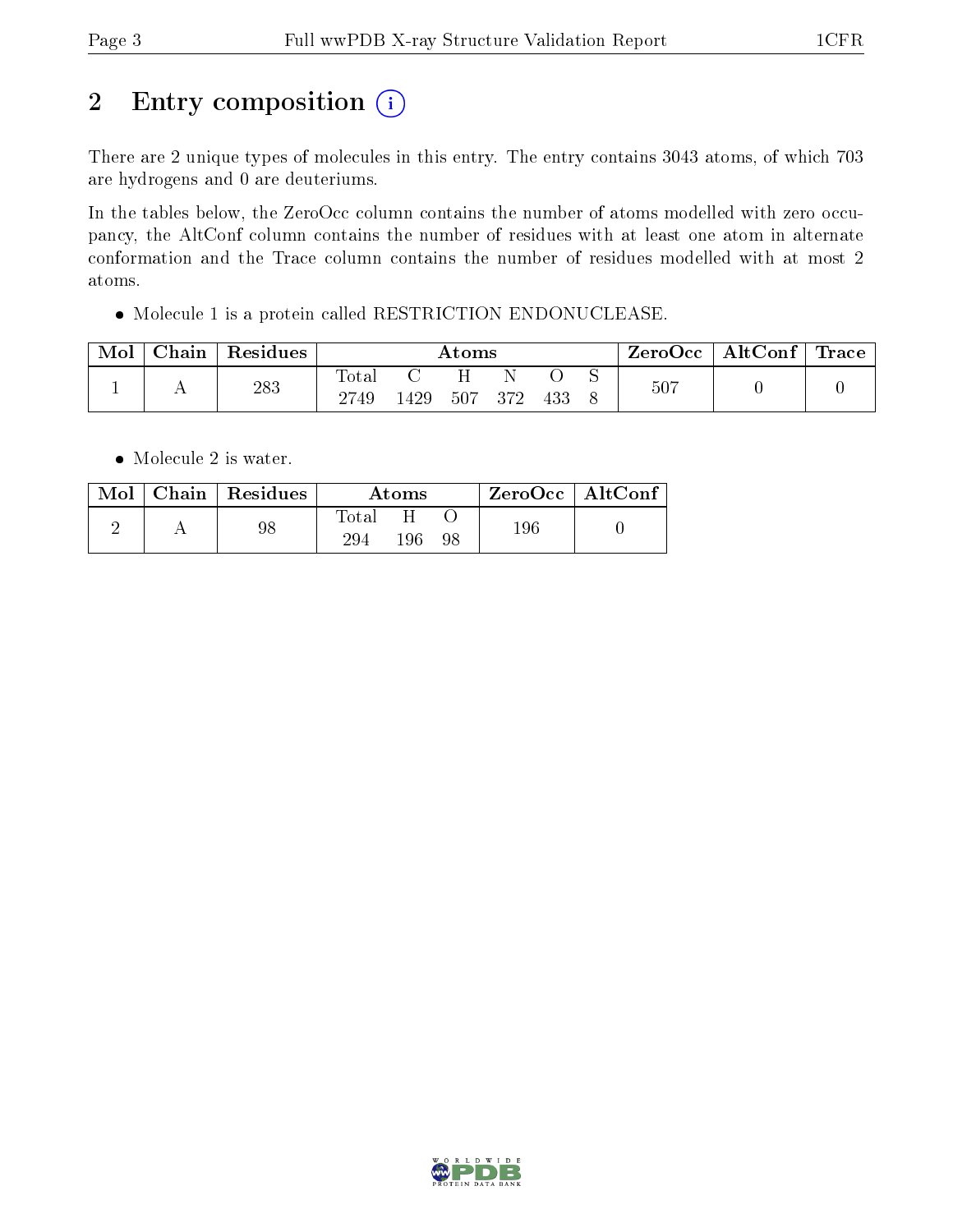## 3 Residue-property plots (i)

These plots are drawn for all protein, RNA and DNA chains in the entry. The first graphic for a chain summarises the proportions of the various outlier classes displayed in the second graphic. The second graphic shows the sequence view annotated by issues in geometry. Residues are colorcoded according to the number of geometric quality criteria for which they contain at least one outlier: green  $= 0$ , yellow  $= 1$ , orange  $= 2$  and red  $= 3$  or more. Stretches of 2 or more consecutive residues without any outlier are shown as a green connector. Residues present in the sample, but not in the model, are shown in grey.

Note EDS was not executed.

• Molecule 1: RESTRICTION ENDONUCLEASE



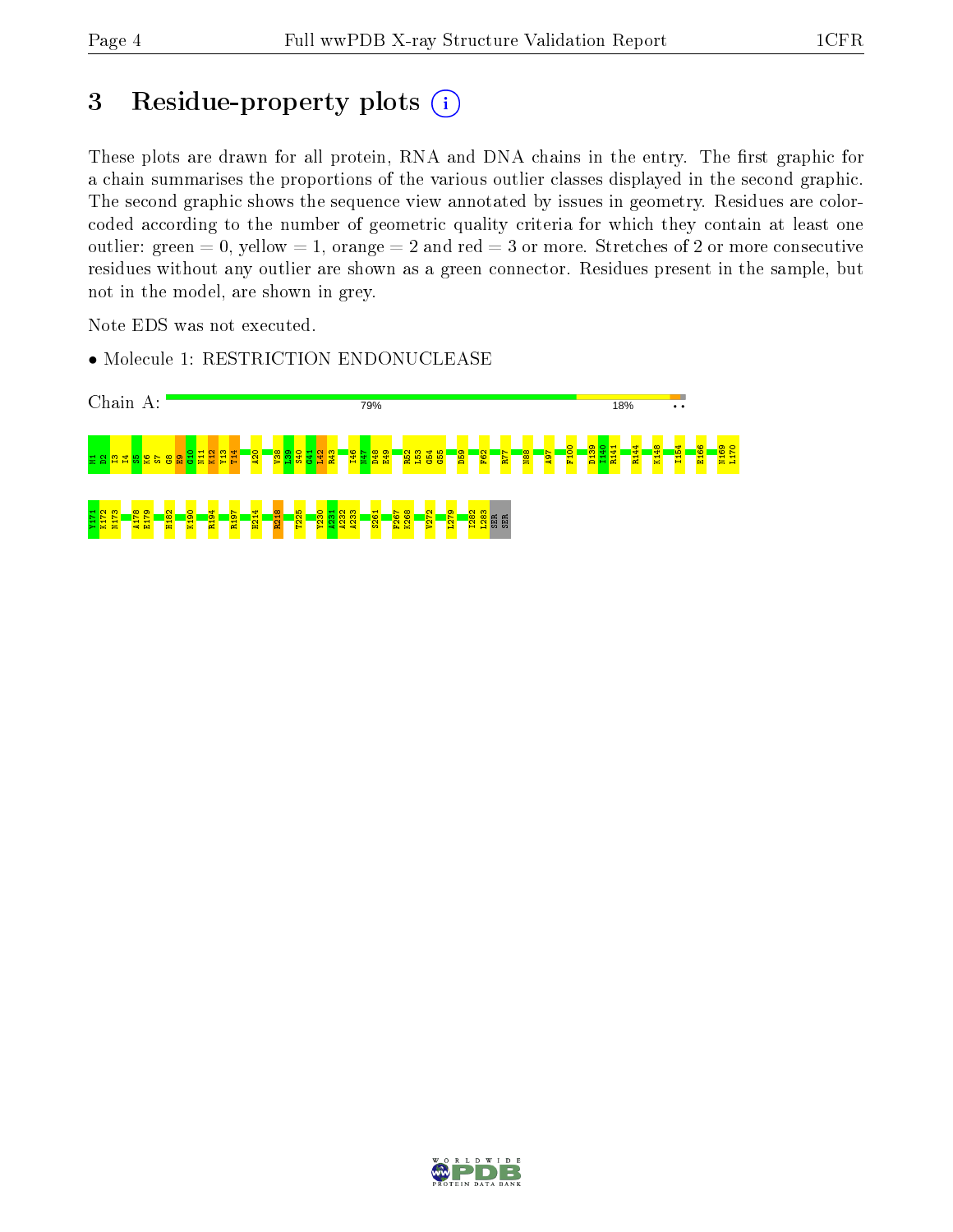## 4 Data and refinement statistics  $(i)$

Xtriage (Phenix) and EDS were not executed - this section is therefore incomplete.

| Property                               | Value                                           | Source    |  |
|----------------------------------------|-------------------------------------------------|-----------|--|
| Space group                            | I 2 2 2                                         | Depositor |  |
| Cell constants                         | $119.70\text{\AA}$<br>81.30Å<br>64.50Å          | Depositor |  |
| a, b, c, $\alpha$ , $\beta$ , $\gamma$ | $90.00^\circ$<br>$90.00^\circ$<br>$90.00^\circ$ |           |  |
| Resolution (A)                         | 2.15<br>10.00                                   | Depositor |  |
| % Data completeness                    | $90.2(10.00-2.15)$                              | Depositor |  |
| (in resolution range)                  |                                                 |           |  |
| $\mathrm{R}_{merge}$                   | (Not available)                                 | Depositor |  |
| $\mathrm{R}_{sym}$                     | (Not available)                                 | Depositor |  |
| Refinement program                     | $X-PLOR$ 3.1                                    | Depositor |  |
| $R, R_{free}$                          | (Not available)<br>0.196                        | Depositor |  |
| Estimated twinning fraction            | No twinning to report.                          | Xtriage   |  |
| Total number of atoms                  | 3043                                            | wwPDB-VP  |  |
| Average B, all atoms $(A^2)$           | 27.0                                            | wwPDB-VP  |  |

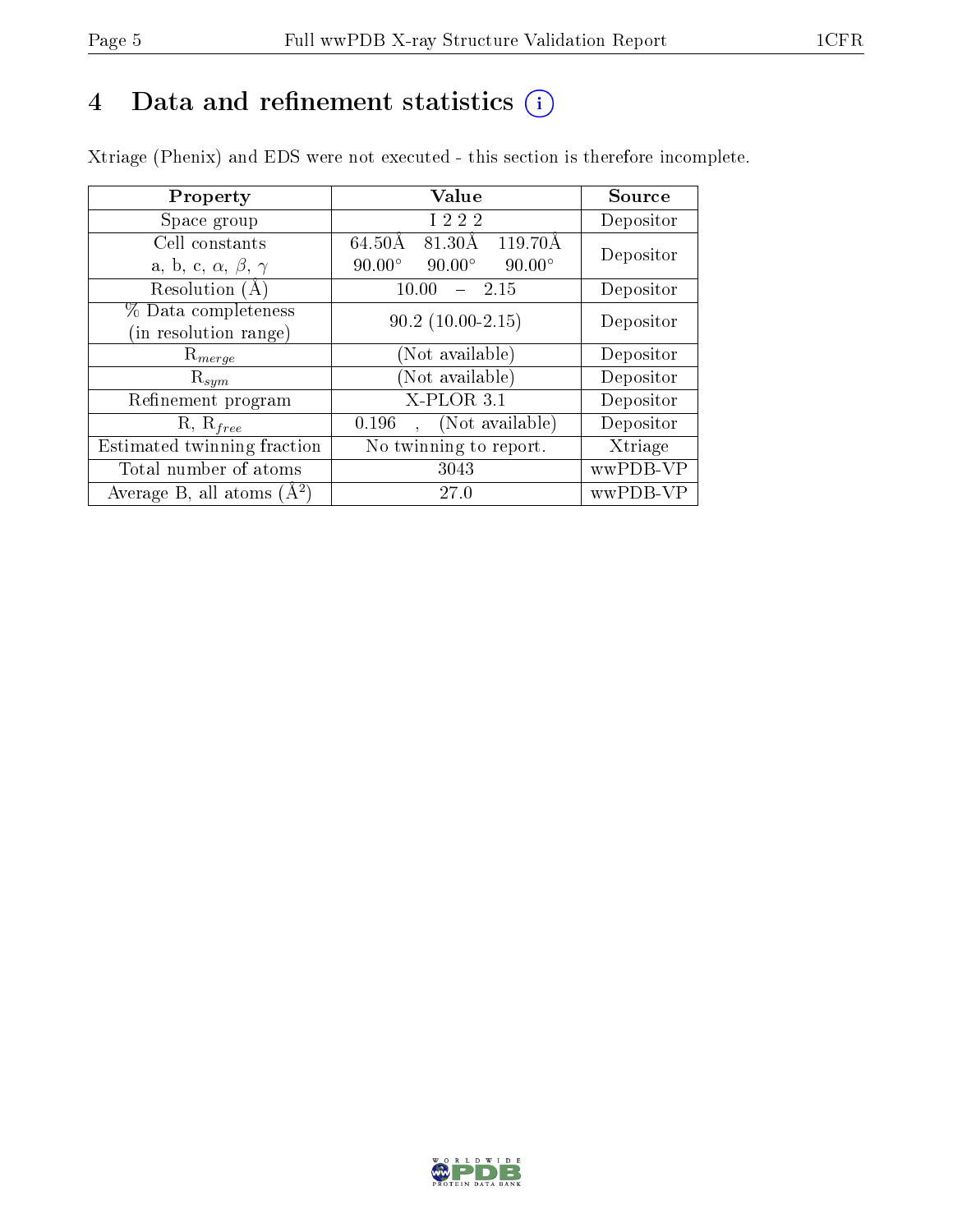## 5 Model quality  $(i)$

## 5.1 Standard geometry  $\overline{()}$

The Z score for a bond length (or angle) is the number of standard deviations the observed value is removed from the expected value. A bond length (or angle) with  $|Z| > 5$  is considered an outlier worth inspection. RMSZ is the root-mean-square of all Z scores of the bond lengths (or angles).

|  | $Mol$   Chain |          | Bond lengths                            | Bond angles |                    |  |
|--|---------------|----------|-----------------------------------------|-------------|--------------------|--|
|  |               |          | RMSZ $\mid \#  Z  > 5 \mid$ RMSZ $\mid$ |             | $\# Z  > 5$        |  |
|  |               | $0.51\,$ | 0/2283                                  | 0.70        | $1/3088$ $(0.0\%)$ |  |

There are no bond length outliers.

All (1) bond angle outliers are listed below:

| $\mid$ Mol $\mid$ Chain $\mid$ Res $\mid$ Type |  | Atoms                                       | Observed <sup>(<math>\circ</math>)</sup> [deal( $\circ$ ) |  |
|------------------------------------------------|--|---------------------------------------------|-----------------------------------------------------------|--|
|                                                |  | $\vert$ ARG $\vert$ NE-CZ-NH2 $\vert$ -5.59 |                                                           |  |

There are no chirality outliers.

There are no planarity outliers.

### 5.2 Too-close contacts  $(i)$

In the following table, the Non-H and H(model) columns list the number of non-hydrogen atoms and hydrogen atoms in the chain respectively. The H(added) column lists the number of hydrogen atoms added and optimized by MolProbity. The Clashes column lists the number of clashes within the asymmetric unit, whereas Symm-Clashes lists symmetry related clashes.

| Mol |      |         |      |    | Chain   Non-H   H(model)   H(added)   Clashes   Symm-Clashes |
|-----|------|---------|------|----|--------------------------------------------------------------|
|     | 2242 | 507     | 2245 |    |                                                              |
|     |      | 196     |      |    |                                                              |
|     | 2340 | $703\,$ | 2245 | ૧૦ |                                                              |

The all-atom clashscore is defined as the number of clashes found per 1000 atoms (including hydrogen atoms). The all-atom clashscore for this structure is 9.

All (39) close contacts within the same asymmetric unit are listed below, sorted by their clash magnitude.

| Atom-1                                                       | Atom-2              | Interatomic<br>distance $(A)$ | Clash<br>overlap $(A)$ |  |
|--------------------------------------------------------------|---------------------|-------------------------------|------------------------|--|
| $1 \cdot A \cdot 77 \cdot A \cdot G \cdot H \cdot D \cdot 3$ | 1: A: 272: VAL·HG13 | .65                           |                        |  |

Continued on next page...

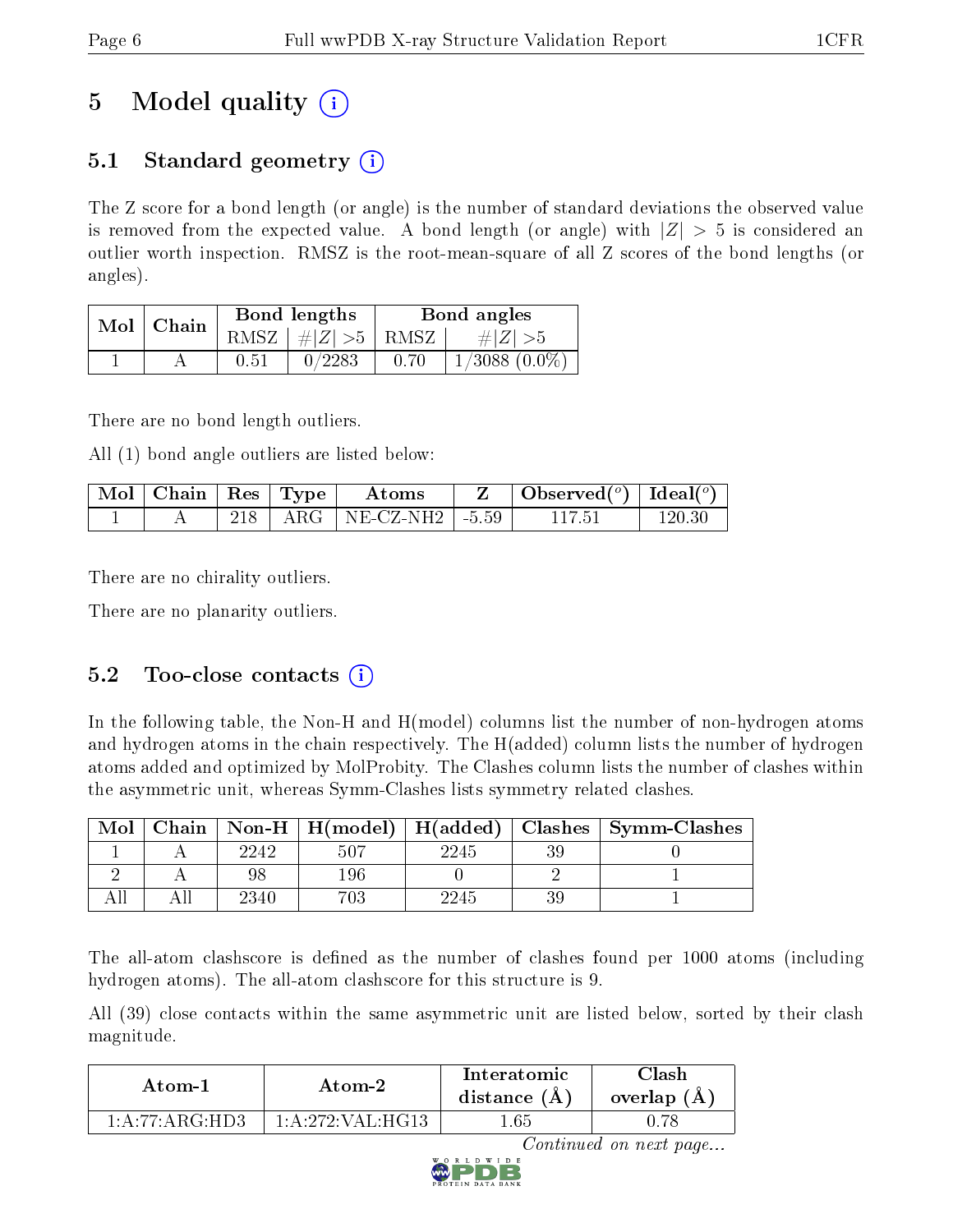| Comunaca jiom previous page   |                              | Interatomic       | Clash         |  |
|-------------------------------|------------------------------|-------------------|---------------|--|
| Atom-1                        | Atom-2                       | distance $(A)$    | overlap $(A)$ |  |
| 1: A:7: SER:OG                | 1:A:12:LYS:HB3               | 1.95              | 0.67          |  |
| 1:A:139:ASP:OD1               | 1:A:141:ARG:HG2              | 1.96              | 0.66          |  |
| 1:A:97:ALA:HA                 | 1: A:100:PHE:O               | 2.00              | 0.61          |  |
| $1: A:230:TYR: \overline{CZ}$ | 1:A:282:ILE:HD12             | 2.36              | 0.61          |  |
| 1:A:214:HIS:CE1               | 1:A:218:ARG:HE               | 2.20              | 0.60          |  |
| 1:A:52:ARG:HB2                | 1:A:53:LEU:HD22              | 1.83              | 0.59          |  |
| 1:A:267:PHE:CZ                | 1:A:282:ILE:HD11             | 2.39              | 0.57          |  |
| 1:A:267:PHE:HZ                | 1: A:282: ILE: HD11          | 1.70              | 0.57          |  |
| 1:A:20:ALA:HB1                | 1:A:46:ILE:HD11              | 1.88              | 0.55          |  |
| 1: A:48:ASP:O                 | 1: A:52: ARG:HG3             | 2.07              | 0.54          |  |
| 1:A:88:ASN:HB3                | 1:A:141:ARG:HE               | 1.74              | 0.52          |  |
| 1:A:77:ARG:CD                 | 1:A:272:VAL:HG13             | 2.35              | 0.51          |  |
| 1: A:88: ASN:HB2              | 1:A:141:ARG:HH21             | 1.75              | 0.51          |  |
| 1:A:7:SER:HB3                 | 1: A:14:THR:HG23             | 1.92              | 0.51          |  |
| 1: A:6: LYS: HG2              | 1: A:8: GLY:H                | 1.75              | 0.51          |  |
| 1:A:194:ARG:HH21              | 1:A:197:ARG:HH21             | 1.60              | 0.50          |  |
| 1: A:38: VAL:O                | 1:A:42:LEU:HB2               | 2.13              | 0.48          |  |
| 1:A:3:ILE:HG13                | 1:A:4:ILE:HG23               | 1.95              | 0.48          |  |
| 1: A:9: GLU:HB3               | 1:A:12:LYS:HG3               | 1.96              | 0.48          |  |
| 1: A: 190: LYS:O              | 1:A:233:ALA:HA               | 2.14              | 0.47          |  |
| 1:A:232:ALA:HA                | 1: A:267:PHE:O               | 2.15              | 0.47          |  |
| 1: A:40: SER: HA              | 1:A:43:ARG:HD2               | 1.96              | 0.47          |  |
| 1:A:12:LYS:HE2                | 2:A:1094:HOH:O               | 2.15              | 0.46          |  |
| 1:A:11:ASN:OD1                | 1: A: 55: GLY: HA2           | 2.16              | 0.45          |  |
| 1: A:53:LEU: N                | 1:A:53:LEU:HD22              | 2.32              | 0.45          |  |
| 1:A:169:ASN:HD22              | 1: A:172:LYS:HE3             | 1.82              | 0.44          |  |
| 1:A:179:GLU:OE1               | 1: A: 179: GLU: HA           | 2.18              | 0.44          |  |
| 1: A: 154: ILE: HD11          | 1: A: 166: GLU: HG2          | 2.01              | 0.43          |  |
| 1: A:59: ASP:HA               | 1:A:62:PHE:HB2               | 2.01              | 0.43          |  |
| 1:A:49:GLU:O                  | 1:A:53:LEU:HD23              | 2.19              | 0.43          |  |
| 1: A:3: ILE: HD12             | 1:A:46:ILE:HD13              | 2.01              | 0.43          |  |
| 1:A:42:LEU:O                  | 1:A:46:ILE:HG12              | 2.19              | 0.43          |  |
| $1: A:170:$ LEU:HD $12$       | 1:A:173:ASN:HD22             | 1.84              | 0.42          |  |
| 1:A:4:ILE:HD12                | 1: A: 13: TYR: CD2           | $2.\overline{55}$ | 0.42          |  |
| 1: A: 190: LYS: HD2           | 1:A:197:ARG:HD3              | 2.02              | 0.41          |  |
| 1:A:178:ALA:HB1               | $1:\overline{A:182:HIS:HB2}$ | 2.02              | 0.40          |  |
| 1: A:148: LYS: NZ             | 2:A:1059:HOH:O               | 2.53              | 0.40          |  |
| 1:A:279:LEU:O                 | 1: A:283:LEU:HG              | 2.22              | 0.40          |  |

Continued from previous page...

All (1) symmetry-related close contacts are listed below. The label for Atom-2 includes the symmetry operator and encoded unit-cell translations to be applied.

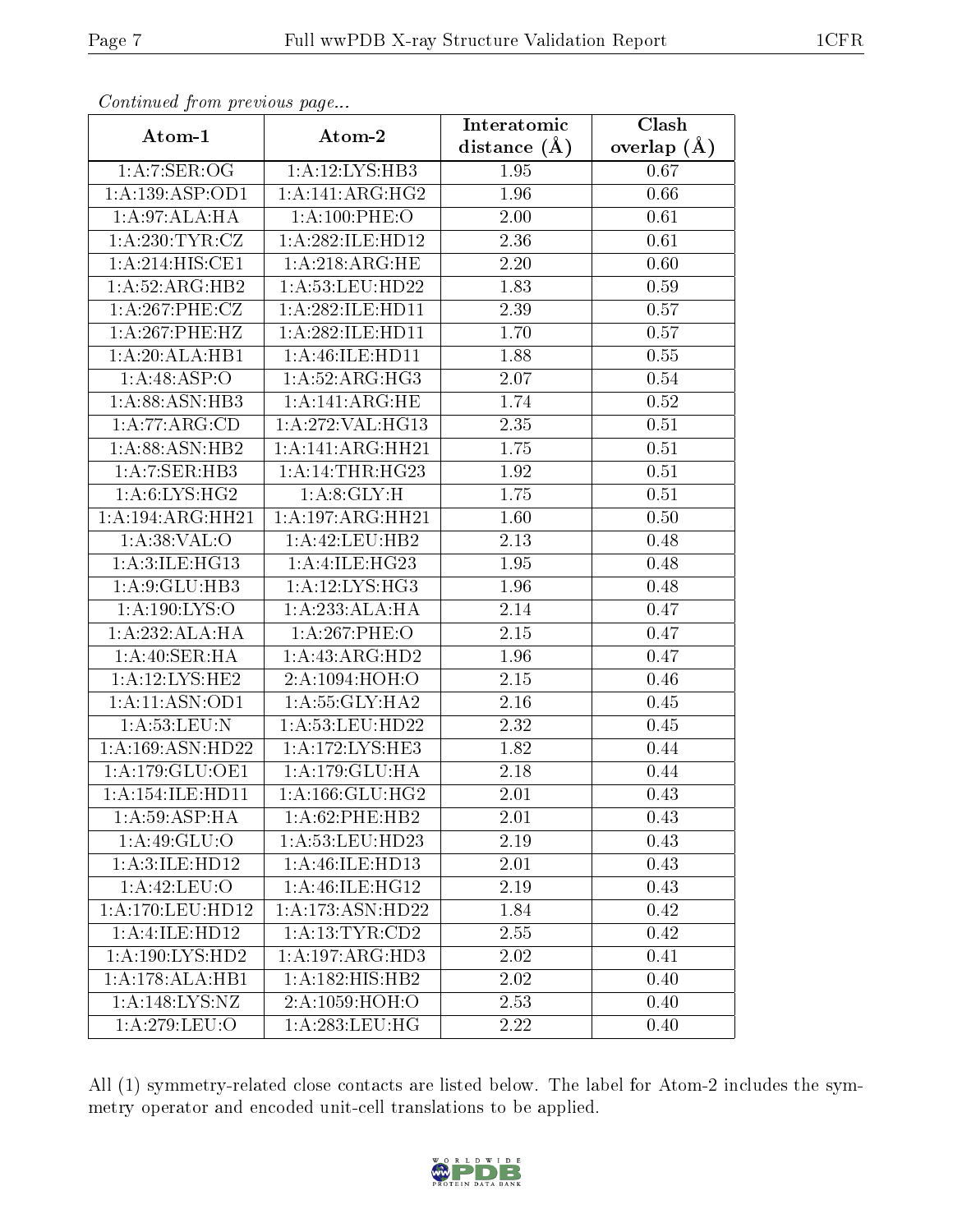| Atom-1         | Atom-2                    | Interatomic<br>distance $(A)$ | $\gamma$ lash<br>overlap $(A)$ |
|----------------|---------------------------|-------------------------------|--------------------------------|
| 2:A:1055:HOH:O | 455<br>2: A:1090:HOH:O[8] | .95                           | . 25                           |

### 5.3 Torsion angles (i)

#### 5.3.1 Protein backbone  $(i)$

In the following table, the Percentiles column shows the percent Ramachandran outliers of the chain as a percentile score with respect to all X-ray entries followed by that with respect to entries of similar resolution.

The Analysed column shows the number of residues for which the backbone conformation was analysed, and the total number of residues.

| $\mid$ Mol $\mid$ Chain $\mid$ | Analysed                                               |  | Favoured   Allowed   Outliers   Percentiles |
|--------------------------------|--------------------------------------------------------|--|---------------------------------------------|
|                                | $281/285 (99\%)$   272 (97\%)   8 (3\%)   1 (0\%)   34 |  | <sup>29</sup>                               |

All (1) Ramachandran outliers are listed below:

| Mol | Chain | $\parallel$ Res | рe |
|-----|-------|-----------------|----|
|     |       |                 |    |

#### 5.3.2 Protein sidechains (i)

In the following table, the Percentiles column shows the percent sidechain outliers of the chain as a percentile score with respect to all X-ray entries followed by that with respect to entries of similar resolution.

The Analysed column shows the number of residues for which the sidechain conformation was analysed, and the total number of residues.

| Mol   Chain |                                         |  | Analysed   Rotameric   Outliers   Percentiles |
|-------------|-----------------------------------------|--|-----------------------------------------------|
|             | $254/256$ (99\%)   246 (97\%)   8 (3\%) |  | 39 <br>40                                     |

All (8) residues with a non-rotameric sidechain are listed below:

| Mol | Chain | Res | <b>Type</b> |
|-----|-------|-----|-------------|
|     |       |     | <b>GLU</b>  |
|     |       | 12  | <b>LYS</b>  |
|     |       | 14  | THR.        |
|     |       | 42  | LEU         |
|     |       | 144 | ARG         |

Continued on next page...

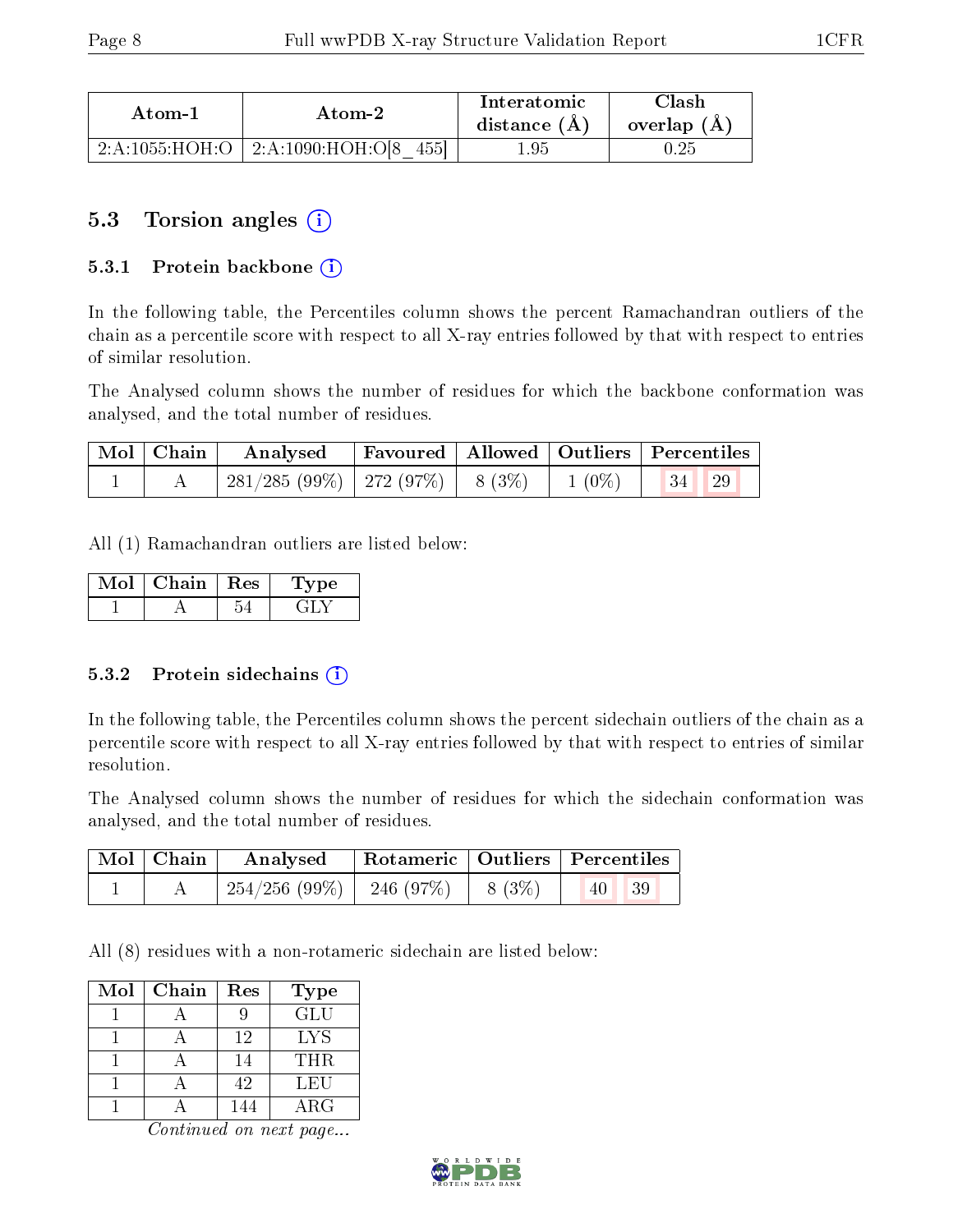Continued from previous page...

| Mol | Chain | Res | Type |
|-----|-------|-----|------|
|     |       | 225 | THR  |
|     |       | 261 | SER. |
|     |       | 268 |      |

Some sidechains can be flipped to improve hydrogen bonding and reduce clashes. All (5) such sidechains are listed below:

| Mol | ${\rm Chain}$ | Res | <b>Type</b> |
|-----|---------------|-----|-------------|
|     |               | 47  | <b>ASN</b>  |
|     |               | 169 | <b>ASN</b>  |
|     |               | 173 | <b>ASN</b>  |
|     |               | 214 | <b>HIS</b>  |
|     |               | 216 | GL N        |

#### 5.3.3 RNA (i)

There are no RNA molecules in this entry.

#### 5.4 Non-standard residues in protein, DNA, RNA chains  $(i)$

There are no non-standard protein/DNA/RNA residues in this entry.

#### 5.5 Carbohydrates  $(i)$

There are no carbohydrates in this entry.

#### 5.6 Ligand geometry (i)

There are no ligands in this entry.

#### 5.7 [O](https://www.wwpdb.org/validation/2017/XrayValidationReportHelp#nonstandard_residues_and_ligands)ther polymers (i)

There are no such residues in this entry.

#### 5.8 Polymer linkage issues (i)

There are no chain breaks in this entry.